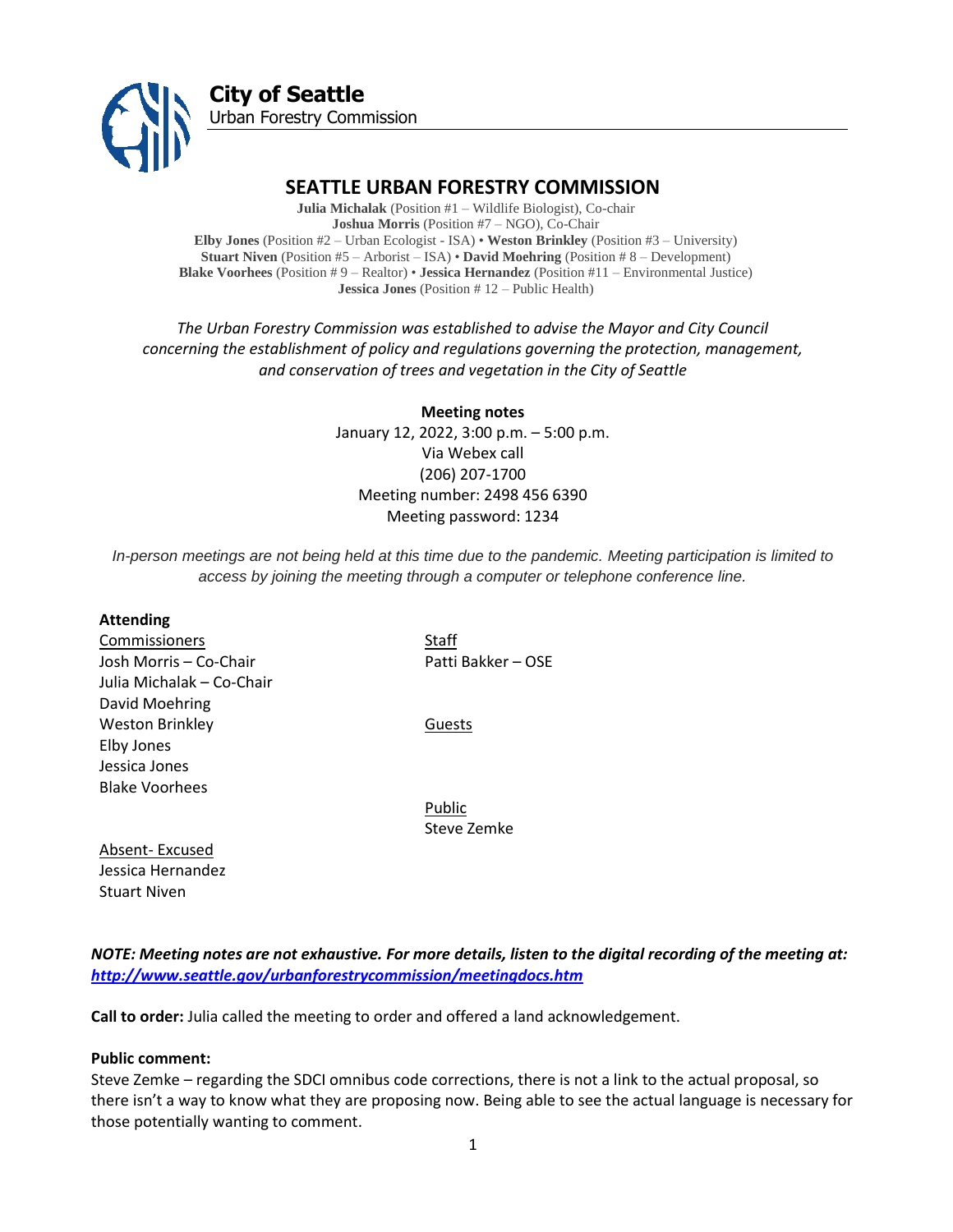#### **Chair, Committees, and Coordinator report:**

Patti discussed the meeting models, as the Commission had started discussing back in October when we might be able to reintroduce in-person options. In reviewing the recording of the December 1 meeting test of the technology set-up at the Seattle Municipal Tower, it's clear there are some fixes needed. Also, the employee return-to-office for those currently working from home has been pushed out again to spring 2022, and we still need to answer the question of non-employee access to the building. So there are still issues to work on considering any return to in-person meeting options.

Josh noted that he left a message for the Mayor, welcoming him, stressing the importance of updating the tree protection ordinance, and noting the letter from the Commission.

### **Environmentally Critical Areas Updates Briefing**

Emily Lofstedt and Christy Carr from Seattle Department of Construction and Inspections provided this briefing, starting with an overview of what the omnibus is. SDCI routinely updates codes for clarity and corrections, and packages small scale changes together in the omnibus. The scale of the changes is small enough that they don't warrant independent legislation. SDCI heard from members of the public that they would like more time to review the proposed changes, so the comment period was extended to January 20, and appeal period to January 27.

Christy provided an overview of chapter 25.09.070, which is standards for tree and vegetation and impervious surface management, and described where it applies and what it applies to. This chapter applies only in environmentally critical areas (ECAs); it is not the tree protection code (25.11) and no changes to 25.11 are proposed with this omnibus. 25.09.070 provides standards for tree topping, hazard tree removal, voluntary restoration, normal and routine maintenance, tree and vegetation and impervious surface plan requirements, and mitigation requirements.

Changes proposed included in the omnibus mainly includes clarifying language. The main audience of this chapter is homeowners, so the intent is to make the language more clear and easily understood. Highlights of the changes include clarification and more plain language in several sections.

Emily walked through SDCI's code correctio[n webpage,](https://www.seattle.gov/sdci/codes/changes-to-code/tree-protection) noting what information is there and how to find project documents related to the ordinance.

Questions included whether there was anything they suggest the UFC consider specifically in these changes, given that there aren't substantive changes to tree protection or management. Does this chapter apply during development? It is applied during development if there is a permit type (grading, construction, etc.) in the system that includes any of the ECA types that apply to this chapter, a vegetation review is triggered and the standards of this chapter applied. No tree inventory required before developing in ECAs. Commissioners requested walking through some specific pieces of the language in the omnibus. An example of some of the language clarifications include making it more clear that the standards and exemptions in place in this chapter apply whether or not there is a permit required for an activity. There are no Director's Rules that need to be updated in association with the omnibus, but SDCI will be working on updating some of the Tips so that they are consistent with code. Christy is also working on creating some new Tips, including the topics of Great Blue Heron and riparian management areas.

#### **Presentation debrief:**

Weston and David volunteered to work on a follow-up letter, to include the thank you and the comments on the Omnibus. There has been a large uptick in hazard trees being removed (potentially a 50% increase?) Hazard trees in ECAs are part of the changes made in the code, so encourage reviewing the changes to ensure the letter includes everything the Commission should comment on. Commissioners should conduct a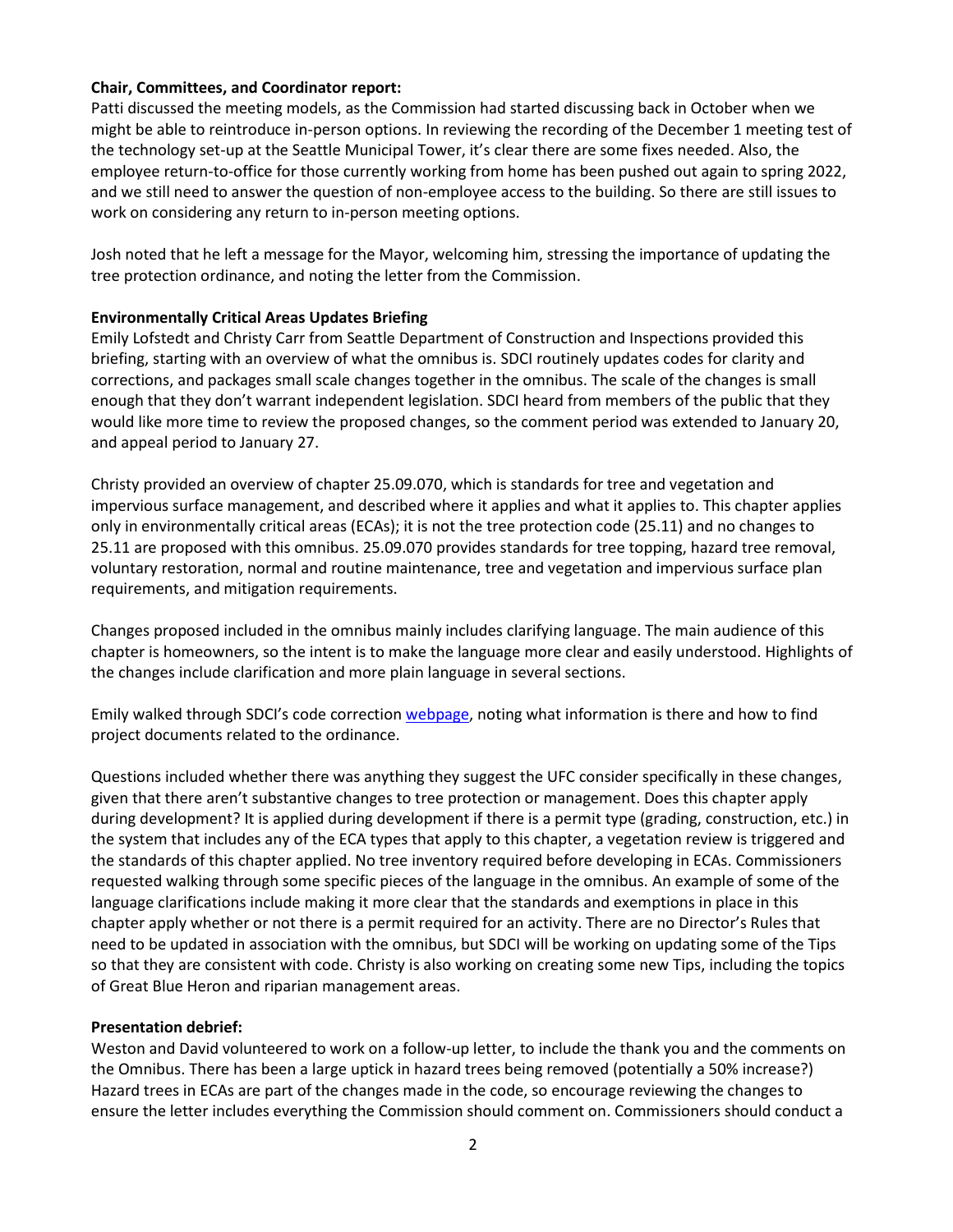closer read of the changes to confirm agreement with the assessment that there are not significant changes to how trees are managed or protected in this omnibus. Including more detail or showing some examples of the language changes would have been helpful in the presentation. The letter should include that the Commission would like to see the Tips Christy is developing and have opportunity to review and comment on them.

### **New City Attorney letter**

Weston oriented Commissioners on this letter he drafted, which was based on the letter sent in December to the previous City Attorney, with an added first sentence to welcome the incoming City Attorney and reference to the previous letter. No edits were suggested to the letter. Commissioners noted that a phone call to the City Attorney's office was discussed, and Josh volunteered to make that call.

## **Action: A motion to adopt the letter was made, seconded and approved.**

## **City Councilmember welcome letter**

Josh outlined this draft letter, which was based on the letter welcoming the new Mayor, with some pieces personalized to tailor the letter to Councilmember Nelson, including that she has expressed support for updating the tree protection ordinance. Commissioners discussed some edits to the letter to clarify and strengthen it. Josh will also make a call to the new Councilmember.

## **Action: A motion to adopt the letter as amended was made, seconded and approved.**

## **Draft Annual Report**

Patti introduced the topic of the annual report and outlined the process for the annual reports, which includes introduction of draft text, amending and editing the text for adoption, then final design and adoption of the report. The Commission then transmits the final report to Council. Patti walked through the draft content for the 2021 annual report. Many of the challenges and ongoing work from 2020 continued in 2021, so some content is carried over and updated. Additional issues and focus areas such as climate change impacts were also added.

Potential additions and edits include adding a section at the beginning to contain key messages and topics, and starting the introduction with a more positive message. Commissioners expressed support for making this document more of a tool rather than a listing of actions done. With this report, the Commission can reflect back on the year and also note what is coming ahead in the next year. This can help clarify what is the driving force and what is the purpose of the Commission and what is it trying to accomplish. How to use the week-to-week tasks and ensure progress toward the big picture goals.

Commissioners discussed the process for making edits to the draft report, and brainstormed items to include in the new Reflections section. Josh volunteered to draft the transmission letter for when the report is ready to go to Council. Commissioners are asked to send any additional feedback they have on the draft report to Patti, who will incorporate it into a new version to consider and potentially adopt at the next meeting.

### **2022 Work plan**

Patti provided a recap of the previous work planning discussions and the current thinking for the new template for work planning. The template is populated currently with the topics/actions that were prioritized with the survey conducted in October-November. A number of questions were raised in previous discussions including:

- Does the Commission want to use these items currently populated in it as carried over from last year's work plan, or start from scratch and populate items as fresh entries?
- Characterizing actions the group has discussed incorporating new ways of characterizing items ongoing, time-sensitive – four categories total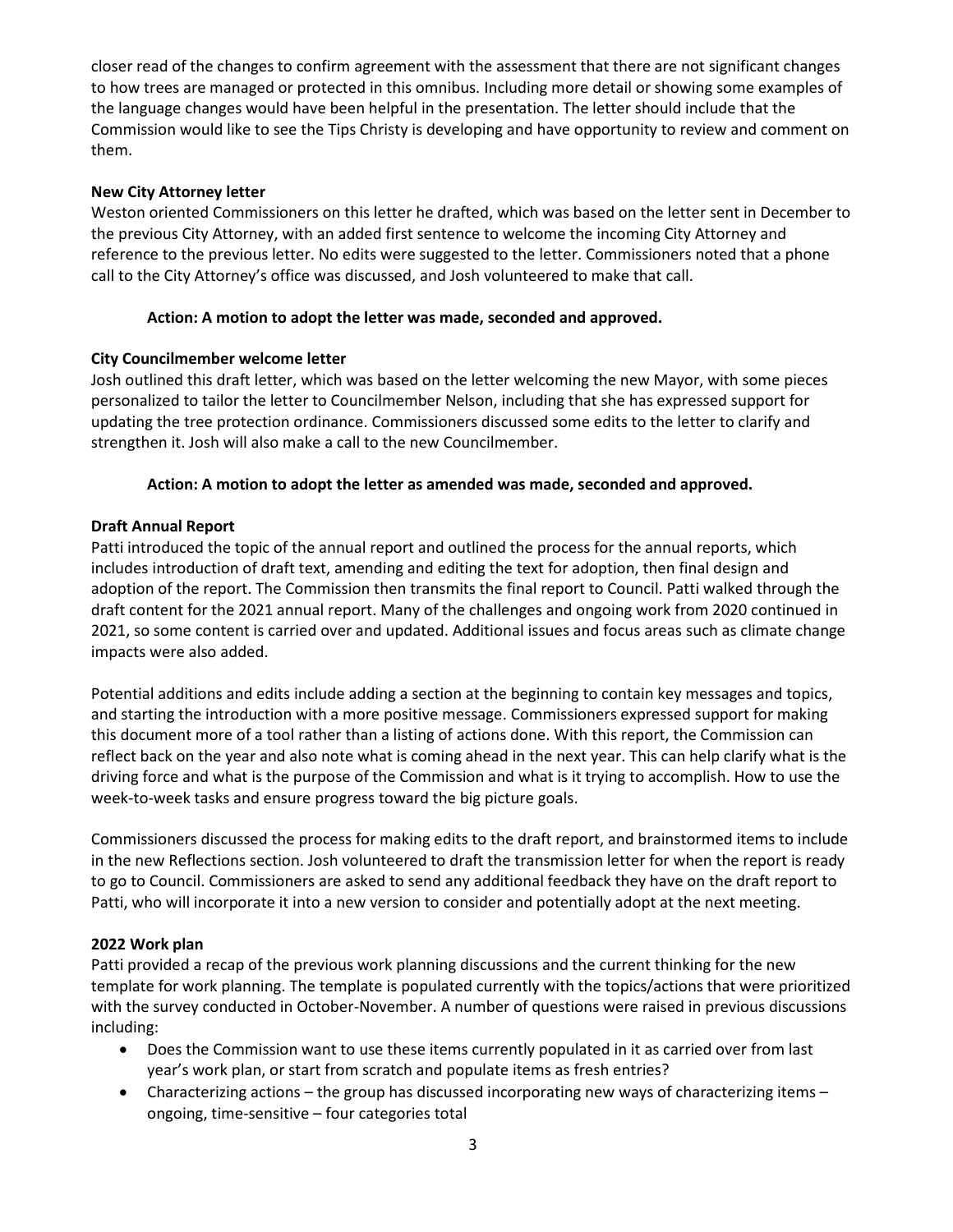• Incorporating a column to indicate priority level (using tiers rather than straight numbering)

Commissioners discussed the process of Commissioner assignments for tasks. This has been done by volunteering and assigning those who make sense in the past. Patti will share the draft work plan with Commissioners, including the populated items. Commissioners are asked to send requests for which action items they want to be involved in (leading or participating in), as well as any edits to the items; if there are items with no interest expressed, those can potentially be removed. Commissioners are asked to consider signing up for a mix of action types since some items require more active work than others.

# *NOTE: Meeting notes are not exhaustive. For more details, listen to the digital recording of the meeting at: <http://www.seattle.gov/urbanforestrycommission/meetingdocs.htm>*

### **Public comment:**

Steve Zemke – regarding the SDCI presentation, they noted that the omnibus doesn't deal with code chapter 25.11. It tends to get overlooked that the UFC deals with all nine city departments that deal with trees; it's not just the tree protection ordinance with SDCI. SMC 23 the land use code includes a lot of provisions related to trees that don't get looked at closely, but they have just as much impact on trees. Urge the Commission to keep focus on the broader areas, not just tree protection code. Likewise, the Comprehensive Plan may not seem like it pertains directly to tree protections, but as the overarching plan for the city, items need to be in that in order to filter down to tree issues elsewhere.

**Adjourn:** The meeting was adjourned at 5:00 PM.

## **Meeting Chat:**

from Steve Zemkee to everyone: 3:16 PM SMC 25.09.070 deals with trees and vegetation so the UFC has an interest in this chapter, not just SMC 25.11. from Weston to everyone: 3:19 PM Does 25.09.070 apply to Peat Bog Settlement ECAs? from Dave Van Skike, SDCI, Policy Lead to everyone: 3:21 PM Ordinance draft. [https://www.seattle.gov/Documents/Departments/SDCI/Codes/ChangesToCodes/CodeCorrections/2021Om](https://www.seattle.gov/Documents/Departments/SDCI/Codes/ChangesToCodes/CodeCorrections/2021OmnibusDraftOrdinance.pdf) [nibusDraftOrdinance.pdf](https://www.seattle.gov/Documents/Departments/SDCI/Codes/ChangesToCodes/CodeCorrections/2021OmnibusDraftOrdinance.pdf) from Steve Zemkee to everyone: 3:22 PM when I searched it came up with 2018 critical areas update. from Weston to everyone: 3:22 PM Does 25.090.070 apply during development? from Steve Zemkee to everyone: 3:26 PM It appeared 2018 draft a tree inventory was required previously but was removed in the draft . Is a tree inventory required prior to developing in a critical area currently? from Steve Zemkee to everyone: 3:28 PM Why was tree inventory removed in 2018? from Steve Zemkee to everyone: 3:35 PM Is removal of invasive plants required when construction is occurring in a critical area? It appeared this was discussed in draft in 2018 but not certain still there. from Weston to everyone: 3:37 PM Are there concurrent updates necessary to the Directors Rules? from Steve Zemkee to everyone: 3:41 PM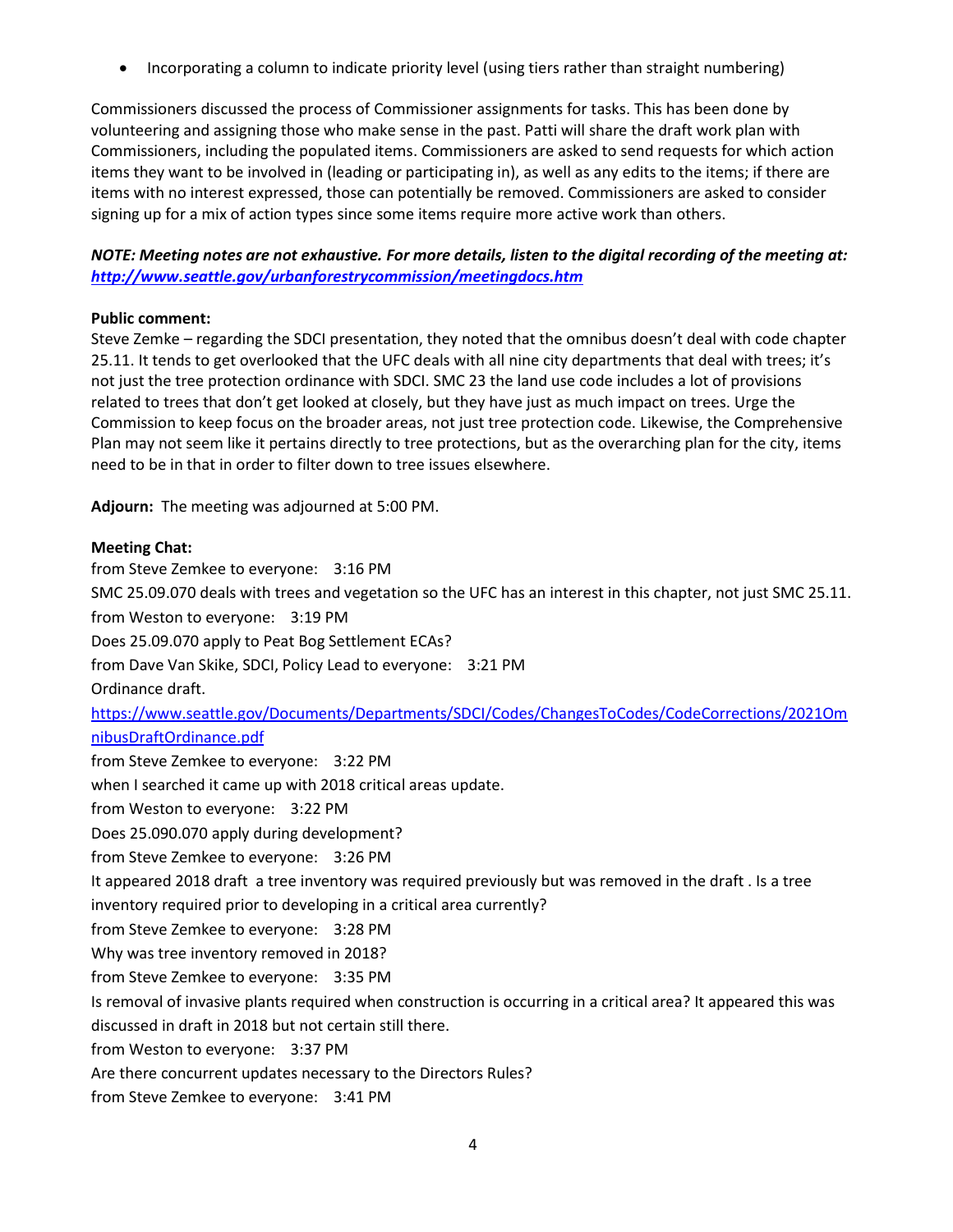Could this legislation include requirement to remove all invasives like ivy on any critical area undergoing development, not just a steep slope, or does this need to be separate legislation? from Lofstedt, Emily to everyone: 3:42 PM that would be beyond our authority of the Omnibus from Steve Zemkee to everyone: 3:44 PM or equitable canopy at maturity from Joshua Morris to everyone: 3:47 PM Thank you, Emily and Christy! from D. Moehring Pos 8 to everyone: 3:48 PM Thank you from Steve Zemkee to everyone: 3:50 PM David - You saw it in Tree Regulations Research Project Report from Steve Zemkee to everyone: 3:52 PM Report was done by OSE and SDCI [https://www.seattle.gov/documents/Departments/UrbanForestryCommission/Resources/TreeRegsResearch](https://www.seattle.gov/documents/Departments/UrbanForestryCommission/Resources/TreeRegsResearchProjectPhaseIIFinalReport033117.pdf) [ProjectPhaseIIFinalReport033117.pdf](https://www.seattle.gov/documents/Departments/UrbanForestryCommission/Resources/TreeRegsResearchProjectPhaseIIFinalReport033117.pdf) from Tina Cohen to everyone: 3:54 PM I think the TIPS will need to be carefully reviewed. It's the main source for homeowners. from D. Moehring Pos 8 to everyone: 3:55 PM Good point on SDCI Tips from Steve Zemkee to everyone: 3:57 PM The big changes came in 2018 draft when they removed things like requiring a Tree Inventory being done at the beginning of any permit approval. from Steve Zemkee to everyone: 4:00 PM Maybe suggest look at changes that need to be made in future and involve UFC on front end - like tree inventory added back and invasive removal from Tina Cohen to everyone: 4:01 PM Could this be enlarged? from Tina Cohen to everyone: 4:02 PM Very tough to read your letter, please enlarge. Thanks. from D. Moehring Pos 8 to everyone: 4:05 PM [https://www.seattle.gov/Documents/Departments/UrbanForestryCommission/2022/2022docs/DRAFTCityAtt](https://www.seattle.gov/Documents/Departments/UrbanForestryCommission/2022/2022docs/DRAFTCityAttorneyLetter011122.pdf) [orneyLetter011122.pdf](https://www.seattle.gov/Documents/Departments/UrbanForestryCommission/2022/2022docs/DRAFTCityAttorneyLetter011122.pdf) for guests from D. Moehring Pos 8 to everyone: 4:06 PM [https://www.seattle.gov/Documents/Departments/UrbanForestryCommission/2022/2022docs/DRAFTWelco](https://www.seattle.gov/Documents/Departments/UrbanForestryCommission/2022/2022docs/DRAFTWelcomeLetterCMSaraNelson011022.pdf) [meLetterCMSaraNelson011022.pdf](https://www.seattle.gov/Documents/Departments/UrbanForestryCommission/2022/2022docs/DRAFTWelcomeLetterCMSaraNelson011022.pdf) if need larger on your computer from Steve Zemkee to everyone: 4:31 PM How about mentioning priority in coming year to update Tree and Urban Forest protection Ordinance. from Steve Zemkee to everyone: 4:34 PM Suggest Chief Arborist position should instead be an Urban Forester. Please consider from D. Moehring Pos 8 to everyone: 4:36 PM 1. Tree Tracking Assessment 2. SLI for centralize review 3. Community Engagement 4. Environmental Justice / Tree Equity 5. Comp Plan 6. Broadening tree protections in NR-zones outside of development 6. Engage with SDCI on Tree Ordinance proposals from D. Moehring Pos 8 to everyone: 4:38 PM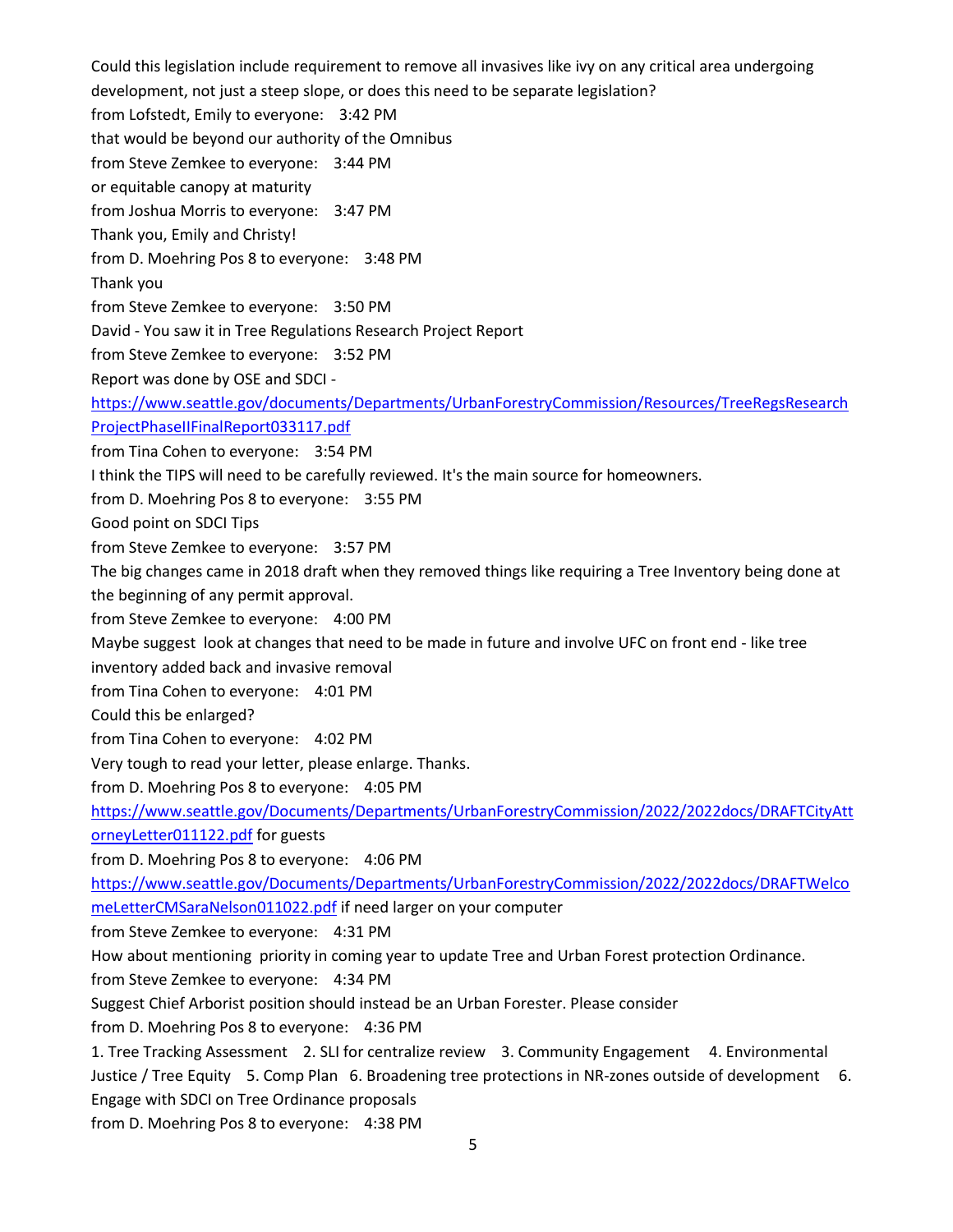Reflections might be echoed in the poll that Patti prepared in Autumn 2021' from Steve Zemkee to everyone: 4:42 PM DNR funding for urban and community forests grants due march 4th <https://dnrtreelink.wordpress.com/2022/01/11/available-funding-2022-urban-community-forestry-grants/> from D. Moehring Pos 8 to everyone: 5:03 PM Thank you, will check recording. Have an appointment. David

### **Public input: (see next page and posted notes):**

**From:** Tony Wetzsteon <info@email.actionnetwork.org> **Sent:** Sunday, January 9, 2022 10:41 PM **To:** Bakker, Patricia <Patricia.Bakker@seattle.gov> **Subject:** Please Update Seattle's Tree Ordinance

Urban Forestry Commission Coordinator Patti Bakker,

It's time to end the delay by the Seattle Department of Construction and Inspections (SDCI) on presenting the Seattle City Council with an updated draft Tree and Urban Forest Protection Ordinance. Over the last 12 years, the Seattle City Council has repeatedly asked successive Seattle Mayors and SDCI for an updated workable and effective ordinance draft to consider and it is obvious SDCI is not responding as requested. In its most recent 2019 Resolution 31902, the Council gave specific issues for SDCI to address.

SDCI, once again, has not responded in a timely manner with a comprehensive tree protection ordinance update. It's been delay after delay. Please remove tree and urban forestry protection from their Department. In 2009 the Seattle City Auditor proposed transferring tree and urban forestry oversight and authority to an independent entity that does not have a conflict of interest. The Auditor proposed oversight be moved to the Office of Sustainability and the Environment.

Much has changed since 2009 and it is time to create an independent Department with authority over environment, urban forestry, and climate issues. SDCI has a conflict of interest in tree oversight – their priority mission has been to help developers build, not protect trees. Years of inaction on effective oversight and protection of trees by SDCI demands that a separate independent entity take over the city's responsibility to protect and enhance our urban forest. We propose that an Urban Forestry Division be created within a new Department of the Environment and Climate.

Seattle's trees and urban forest are vital to keeping our city healthy and livable. Trees and the urban forest comprise vital green infrastructure needed to keep our city and people healthy. Trees reduce air pollution, storm water runoff and climate impacts like heat island effects, while providing essential habitat for birds and other wildlife. They are important for the physical and mental health of our residents. A robust urban forest is critical for climate resilience and tree equity.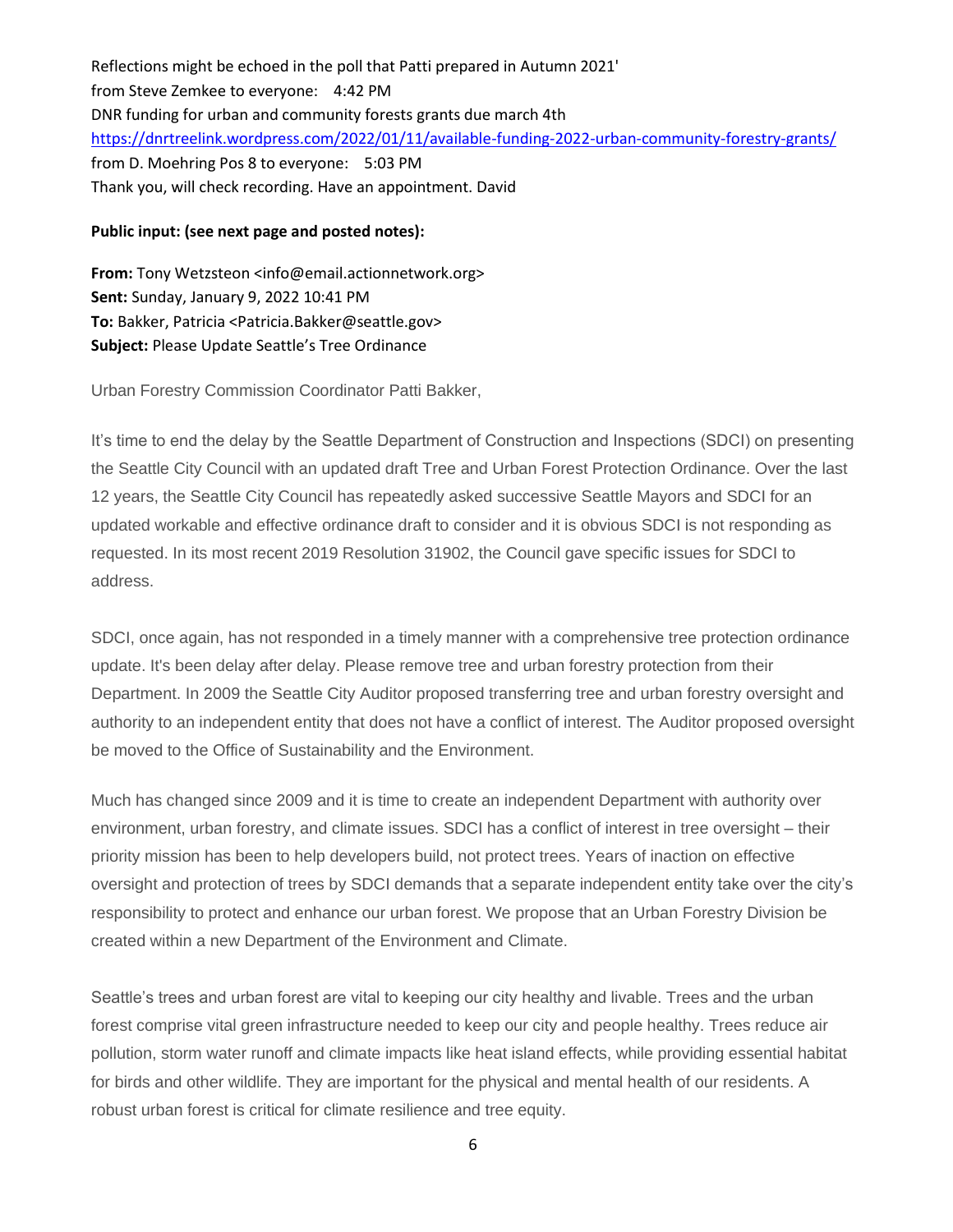Seattle's rapid growth and an outdated tree ordinance are reducing these beneficial effects as trees are removed and not even replaced. It is urgent to act now to stop this continued loss of existing trees, particularly large mature trees and tree groves. It is important to promote environmental equity by retaining as many trees as possible and replacing those removed.

Please update Seattle's Tree Protection Ordinance as recommended in the latest draft by the Seattle Urban Forestry Commission.

Here are the key provisions that need to be in an updated tree ordinance:

1. Expand the existing Tree Removal and Replacement Permit Program, including 2-week public notice and posting on-site, as used by the Seattle Department of Transportation (SDOT) – to cover all Significant Trees (6" and larger diameter at breast height (DBH)) on private property in all land use zones, both during development and outside development.

2. Require the replacement of all Significant Trees removed with trees that in 25 years will reach equivalent canopy volume lost – either on site or pay a replacement fee into a City Tree Replacement and Preservation Fund. Allow the Fund to also accept fines, donations, grants, purchase land and set up easements.

3. Expand current protections for Exceptional Trees and reduce the upper threshold for Exceptional Trees to 24" DBH, protect tree groves and heritage trees and prohibit Significant Trees being removed on undeveloped lots.

4. Allow removal of no more than 2 Significant non-Exceptional Trees in 3 years per lot outside development.

5. Establish one citywide database for applying for Tree Removal and Replacement Permits and to track changes in the tree canopy.

6. Post online all permit requests for 2 weeks prior to removal and all permit approvals for public viewing. Establish and maintain a city-wide database and inventory of existing trees, trees removed, and trees planted. Post on-line quarterly reports.

7. Expand SDOT's existing tree service provider's registration and certification to register all Tree Service Providers (arborists) working on trees in Seattle.

8. Require developers throughout the development process to maximize the retention of existing trees with adequate space for trees to grow and survive.

9. Require a Tree Inventory and Tree Landscaping Plan prior to any development permits being approved.

10. Provide adequate funding in the budget to implement and enforce the updated ordinance.

Tony Wetzsteon [tonywetz@gmail.com](mailto:tonywetz@gmail.com)